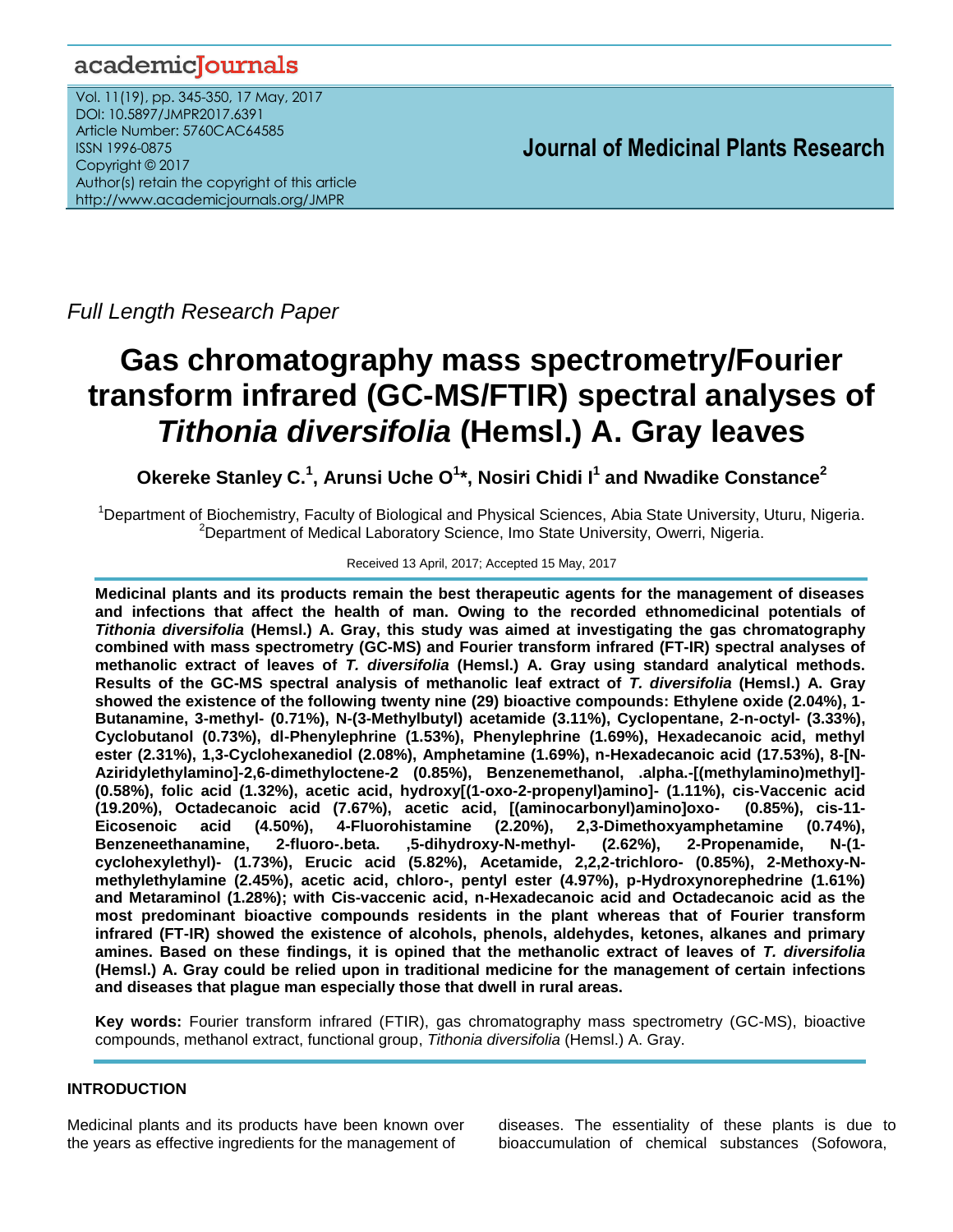1999). These substances generally referred to as phytochemicals, have been known to target biochemical pathways (Okereke et al., 2017). Other advantages of herbal products over synthetic drugs include affordability, bioaccumulation, higher safety margin, efficacy and quality (Ezekwesili et al., 2014). The concentrations of these phytochemicals in medicinal plants are affected by certain climatic factors and the time of harvest (Cetin et al., 2010). Currently, there is high dependence on the intake of traditional medicine. According to the report of the World Health Organization in 2008, about 80% of the world's population relies solely on herbal preparations for their primary health care (Derwich et al., 2009). These and others reasons suggested over the years have made herbal products better therapeutic agents over synthetic drugs in the treatment and management of diseases.

Over the years, a lot of methods have been adopted to screen phyto-constituents present in medicinal plants. Some of these methods (Trease and Evans, 2002; Harbone, 2008) do not give information on the molecular structures, weights, formula, functional groups and biological activities of the plants. This limitation has led to the introduction of high throughput techniques of gas chromatography combined with mass spectrometry (GS-MS) and Fourier transform infrared (FT-IR). GC-MS and FT-IR are analytical and high throughput techniques which determine the different bioactive compounds and functional groups respectively present in biological samples. They are very sensitive and reliable when compared to preliminary phytochemical screening methods.

A pile of information has been published elucidating the bioactivity of medicinal plants used by indigenous people of Nigeria to manage diseases and infections. *T. diversifolia* (Hemls.) A. Gray happens to be one of such plants selected for possible phytochemical screening in this study. The plant, commonly known as Mexican Sunflower or the Tree Marigold, belongs to the Family Asteraceae and Order Asterales. It is locally known as Jogbo or Agale among the Yorubas and Izondiri in some eastern parts of Nigeria. In traditional medicine, the extracts of the various parts of the plant have been reported to exhibit anticancer, anti-bacterial, antiproliferation and antidiabetic effects (Victor et al, 2004; Miura et al., 2005; Oyewole et al., 2008). Several folkloric claims on *T. diversifolia* have been established over the years*,* however, it is paramount to highlight the bioactive compounds responsible for these observations. Therefore, the thrust of this study was to isolate, identify and characterize possible bioactive compounds residents in the methanolic leaf extract of *T. diversifolia* (Hemsl.) A. Gray using high throughput techniques of GC-MS and FT-IR.

#### **MATERIALS AND METHODS**

#### **Plant collection, identification and processing**

*T. diversifolia* (Hemsl.) A. Gray leaves were harvested within the vicinity of Abia State University, Uturu, Isiukwuata Local Government Area of Abia State Nigeria. Uturu is located at the northern region of Abia State. The leaves of the plant were taken to the Department of Plant Science and Biotechnology (PSB) of the University for proper identification by an experienced botanist. Upon identification, the leaves were sorted to eliminate dirt, dust and other extraneous materials. They were washed in distilled water and then allowed to air dried. Upon drying, the leaves were pulverized into fine powder and kept in a polythene bag at room temperature prior to use.

#### **Extraction of plant sample**

Exactly two grams (2.0 g) of the pulverized leaf sample of *T. diversifolia* (Hemsl.) A. Gray was dispensed in fifty milliliter (50.0 ml) of methanol with gentle stirring for 72 h. The sample was kept in the dark for 72 h with intermittent shaking. After extraction, the solution was filtered through Whatmann No. 1 filter paper. The extract was concentrated with a rotary evaporator till dry powder was obtained, transferred to glass vials and kept at 4°C before use. The final residue produced was then subjected to GC-MS analysis (Kalimuthu and Prabakaran, 2013) and FT-IR analysis (Krishnaveni and Saranya, 2016).

#### **Gas chromatography-mass spectrometry analysis (GC-MS)**

The methanol extract of *T. diversifolia* (Hemsl.) A. Gray leaves were analyzed through GC-MS for the identification of different compounds. The GC-MS analysis was carried out by using Clarus 500 (Perkin - Elmer) Gas chromatograph equipped and coupled to a mass detector Turbo mass gold (Perkin - Elmer) spectrometer with an Elite - 5MS (5% Diphenyl / 95% Dimethyl poly siloxane, 30 m × 0.25 mm × 0.25 μm df) of capillary column. The oven was set to an initial temperature 110ºC for 2 min, further increased up to  $200^{\circ}$ C at the rate of 10 $^{\circ}$ C/min. Finally temperature was raised up to 280ºC, at the rate of 5ºC/min for 9 min. Helium gas (99.999%) was used as the carrier gas at constant flow rate of 1 ml/min. An aliquot of 2 μl of sample was injected into the column with the injector temperature at 250ºC (Split ratio of 10:1). The electron ionization system with ionizing energy of 70 eV was used. Mass spectral scan range was set at 45 to 450 m/z.

#### **Fourier transform infrared (FT-IR) analysis (FT-IR)**

The sample was ground in a mortar to reduce the average particle size to 1 to 2 microns. Exactly 0.1 mg of finely pulverized sample was mixed with ground KBr. This mixture was then placed onto the face of a KBr plate with the second window on top. With a gentle circular and back‐and‐forth rubbing motion of the two windows, the

\*Corresponding author. E-mail: venniabia@gmail.com.

Author(s) agree that this article remain permanently open access under the terms of the Creative Commons Attribution License 4.0 [International](http://creativecommons.org/licenses/by/4.0/deed.en_US) License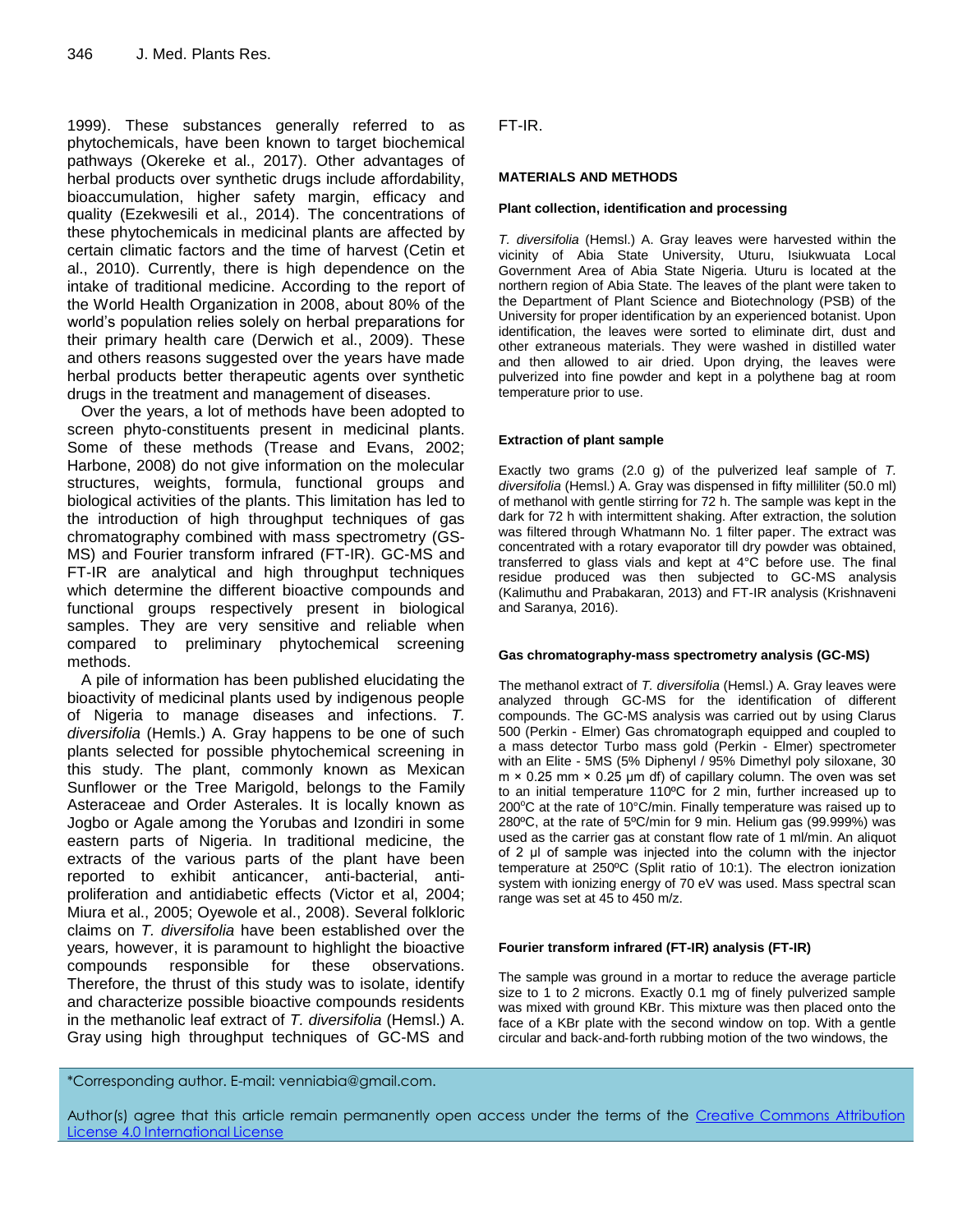

**Figure 1.** Mass chromatogram of methanolic extract of leaves of *Tithonia diversifolia* (Hemsl.) A. Gray.

mixture was evenly distributed between the plates until it became slightly translucent. The sandwiched plates were placed in the spectrometer to obtain a spectrum. The Fourier transform infrared spectrum was recorded using Bruker Tensor 27 spectrometer in the wavelength range 400 to 4000 cm<sup>-1</sup> by KBr pellet technique with a resolution and scanning speed of 4  $cm^{-1}$  and 2 mm/s, respectively.

#### **Identification of components**

Interpretation of mass spectrum obtained from GC-MS was conducted using the database of National Institute Standard and Technology (NIST) having more than 82,000 patterns. The spectrum of the unknown component was compared with the spectra of the known components stored in the NIST library. The name, molecular weight, molecular formula and structure of the components of the test materials were ascertained.

#### **Identification of functional groups**

The FTIR spectrum was used to identify the functional groups of the active components present in plant sample based on the peaks values in the region of IR radiation. When the plant extract was passed into FTIR, the functional groups of the components were separated based on its peaks ratio.

### **RESULTS**

A total of twenty nine (29) compounds were identified from the methanolic leaf extract of *T. diversifolia* (Hemsl.) A. Gray. The identification of the phytochemical compounds was confirmed based on the peak area; retention time and molecular formula were presented in Figure 1 and Table 1. The GC-MS analysis of methanol leaf extract of *T. diversifolia* (Hemsl.) A. Gray showed the presence of the following phytochemicals: Ethylene oxide (2.04%), 1-Butanamine, 3-methyl- (0.71%), N-(3- Methylbutyl)acetamide (3.11%), Cyclopentane, 2-n-octyl- (3.33%), Cyclobutanol (0.73%), dl-Phenylephrine (1.53%), Phenylephrine (1.69%), Hexadecanoic acid, methyl ester (2.31%), 1,3-Cyclohexanediol (2.08%), Amphetamine (1.69%), n-Hexadecanoic acid (17.53%), 8-[N-Aziridylethylamino]-2,6-dimethyloctene-2 (0.85%), Benzenemethanol, .alpha.-[(methylamino)methyl]- (0.58%), Folic Acid (1.32%), Acetic acid, hydroxy[(1-oxo-2-propenyl)amino]- (1.11%), cis-Vaccenic acid (19.20%), Octadecanoic acid (7.67%), acetic acid, [(aminocarbonyl) amino]oxo- (0.85%), cis-11-Eicosenoic acid (4.50%), 4- Fluorohistamine (2.20%), 2,3-Dimethoxyamphetamine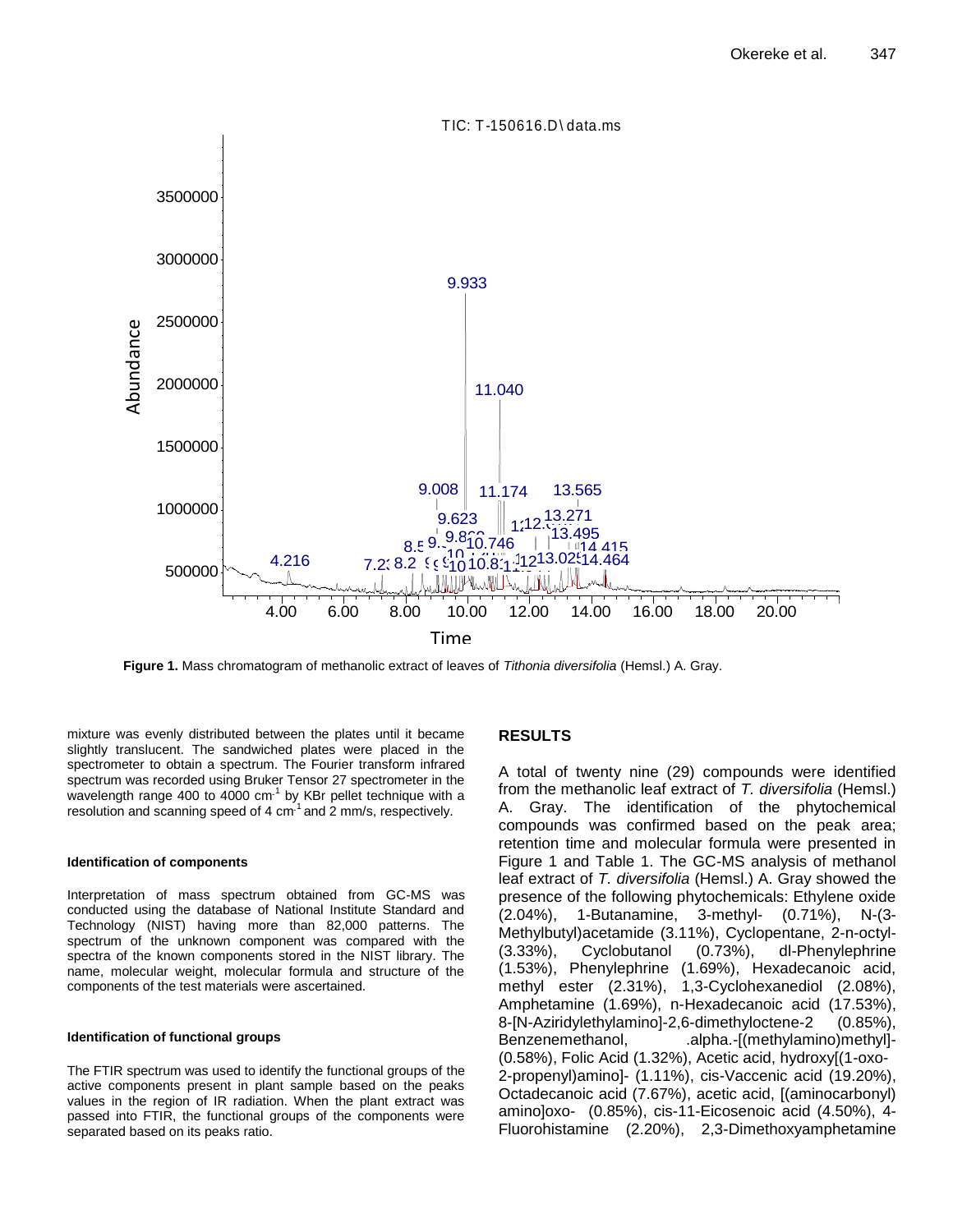| S/N              | <b>RT</b> | <b>Compound name</b>                                    | <b>MW</b> | Formula              | Area (%) |
|------------------|-----------|---------------------------------------------------------|-----------|----------------------|----------|
| $\mathbf{1}$     | 4.216     | Ethylene oxide                                          | 40        | C2H4O                | 2.04     |
| $\overline{c}$   | 8.222     | 1-Butanamine, 3-methyl-                                 | 87        | <b>C5H13N</b>        | 0.71     |
| 3                | 8.532     | N-(3-Methylbutyl) acetamide                             |           | C7H15NO              | 3.11     |
| 4                | 9.008     | Cyclopentane, 2-n-octyl-                                | 180       | C13H24               | 3.33     |
| 5                | 9.056     | Cyclobutanol                                            | 72        | C4H8O                | 0.73     |
| 6                | 9.206     | dl-Phenylephrine                                        | 167       | C9H13NO2             | 1.53     |
| $\overline{7}$   | 9.307     | Phenylephrine                                           | 167       | C9H13NO <sub>2</sub> | 1.69     |
| 8                | 9.623     | Hexadecanoic acid, methyl ester                         | 270       | C17H34O2             | 2.31     |
| $\boldsymbol{9}$ | 9.778     | 1,3-Cyclohexanediol                                     | 116       | C6H12O2              | 2.08     |
| 10               | 9.869     | Amphetamine                                             | 135       | C9H13N               | 1.69     |
| 11               | 9.933     | n-Hexadecanoic acid                                     | 256       | C16H32O2             | 17.53    |
| 12               | 10.120    | 8-[N-Aziridylethylamino]-2,6-dimethyloctene-2           | 224       | C14H28N2             | 0.85     |
| 13               | 10.677    | Benzenemethanol, .alpha.-[(methylamino)methyl]-         | 151       | C9H13NO              | 0.58     |
| 14               | 10.746    | Folic acid                                              | 441       | C19H19N7O6           | 1.32     |
| 15               | 10.816    | Acetic acid, hydroxy[(1-oxo-2-propenyl)amino]-          | 145       | C5H7NO4              | 1.11     |
| 16               | 11.040    | cis-Vaccenic acid                                       | 282       | C18H34O2             | 19.20    |
| 17               | 11.174    | Octadecanoic acid                                       | 284       | C18H36O2             | 7.67     |
| 18               | 11.944    | Acetic acid, [(aminocarbonyl)amino]oxo-                 | 132       | C3H4N2O4             | 0.85     |
| 19               | 19.336    | cis-11-Eicosenoic acid                                  | 310       | C20H38O2             | 4.50     |
| 20               | 19.593    | 4-Fluorohistamine                                       | 129       | C5H8FN3              | 2.20     |
| 21               | 12.479    | 2,3-Dimethoxyamphetamine                                | 195       | C11H17NO2            | 0.74     |
| 22               | 12.618    | Benzeneethanamine, 2-fluoro-.beta,5-dihydroxy-N-methyl- | 185       | C9H12FNO2            | 2.62     |
| 23               | 13.025    | 2-Propenamide, N-(1-cyclohexylethyl)-                   | 181       | C11H19NO             | 1.73     |
| 24               | 13.271    | Erucic acid                                             | 338       | C22H42O2             | 5.82     |
| 25               | 13.405    | Acetamide, 2,2,2-trichloro-                             | 161       | C2H2Cl3NO            | 0.85     |
| 26               | 13.495    | 2-Methoxy-N-methylethylamine                            | 89        | C4H11NO              | 2.45     |
| 27               | 13.565    | Acetic acid, chloro-, pentyl ester                      | 164       | C7H13CIO2            | 4.97     |
| 28               | 14.415    | p-Hydroxynorephedrine                                   | 167       | C9H13NO2             | 1.61     |
| 29               | 14.464    | Metaraminol                                             | 167       | C9H13NO2             | 1.28     |

**Table 1.** List of compounds identified at various retention times from methanolic extract of leaves of *Tithonia diversifolia* (Hemsl.) A. Gray by GC-MS.

(0.74%), Benzeneethanamine, 2-fluoro-.beta, 5 dihydroxy-N-methyl- (2.62%), 2-Propenamide, N-(1 cyclohexylethyl)- (1.73%), Erucic acid (5.82%), Acetamide, 2,2,2-trichloro- (0.85%), 2-Methoxy-Nmethylethylamine (2.45%), acetic acid, chloro-, pentyl ester (4.97%), p-Hydroxynorephedrine (1.61%) and Metaraminol (1.28%).

The FT-IR spectroscopic analysis of the methanolic leaf extract of *T. diversifolia* (Hemsl.) A. Gray revealed the presence of alcohols, phenols, aldehydes, ketones, alkanes and primary amines (Figure 2 and Table 2). The absorption at 3283.33  $cm^{-1}$  is due to the O-H bonding of alcohols and phenols present in the extract. The bands between 2918.51 and 2850.16cm $^{-1}$  are due to  $C-H_3$ , C- $H<sub>2</sub>$  and C-H stretching of alkanes; the band at 1598.62 cm<sup>-1</sup> showed N-H bend of primary amines, the band at 1404.11  $cm^{-1}$  showed C-H<sub>3</sub>, C-H<sub>2</sub> and C-H deformation of alkanes, the band at  $1321.32$  cm<sup>-1</sup> showed A-CH<sub>3</sub> stretching of aldehydes and ketones, the band at 1243.14 cm-1 showed O-C stretching of carboxylic acids

and derivatives and the band at 1018.92  $cm^{-1}$  showed C-O stretching of alcohols and phenols.

## **DISCUSSION**

In the present work, exactly twenty nine (29) compounds were isolated from the methanolic leaf extract of *T. diversifolia* (Hemsl.) A. Gray. The identified compounds according to Duke are ethnobotanical and phytochemistry database (1998) possesses many biological properties. Among the identified bioactive compounds, n-Hexadecanoic acid has been reported to possess lubricant, anti-androgenic flavor, hypocholesterolemic, flavor, hemolytic, antioxidant, pesticide, 5-alpha reductase inhibitor activities (Dhanalakshmi and Manavalan, 2014). Hexadecanoic acid, methyl ester, a derivative of palmitic acid has been found to have antioxidant, hypocholesterolemic, nematicide, pesticide, lubricant activities and hemolytic 5-alpha reductase inhibitors.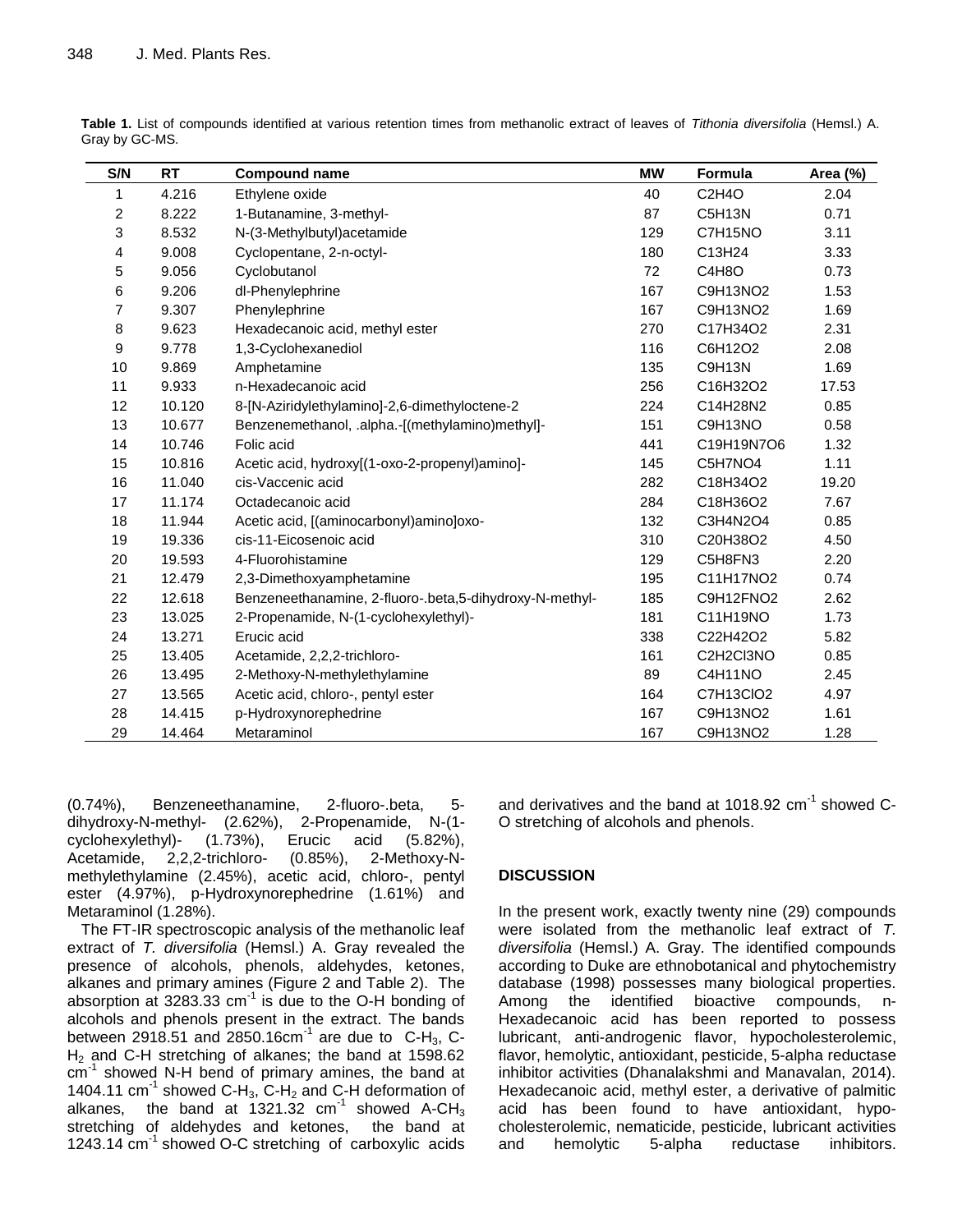

Page 1/1

**Figure 2.** FTIR spectrum of methanolic extract of leaves of *T. diversifolia* (Hemsl.) A. Gray.

| S/N | Wave number (cm <sup>-1</sup> ) | <b>Functional group</b>                           |
|-----|---------------------------------|---------------------------------------------------|
|     | 1018.92                         | C-O (Alcohols and phenols)                        |
| 2   | 1243.43                         | O-C (carboxylic acids/derivatives)                |
| 3   | 1321.32                         | A-CH <sub>3</sub> bending (Aldehydes and ketones) |
| 4   | 1404.11                         | $CH2$ and $CH3$ deformation (alkanes)             |
| 5   | 1598.62                         | N-H $(1^0$ Amines)                                |
| 6   | 2850.16                         | $CH3$ , CH <sub>2</sub> and CH bands (Alkanes)    |
|     | 1918.51                         | $CH3$ , $CH2$ and CH (2 or 3 bands) Alkanes       |
| 8   | 3283.33                         | O-H (H-bonded) (Alcohols and phenols)             |

**Table 2.** FTIR analysis of methanolic extract of leaves of *T. diversifolia* (Hemsl.) A. Gray.

Chandrasekaran et al. (2011) reported that hexadecanoic acid methyl ester has antibacterial and antifungal properties.

Ethylene oxide is used in healthcare industry for sterilization because of its non-damaging effects for delicate instruments and devices that require sterilization